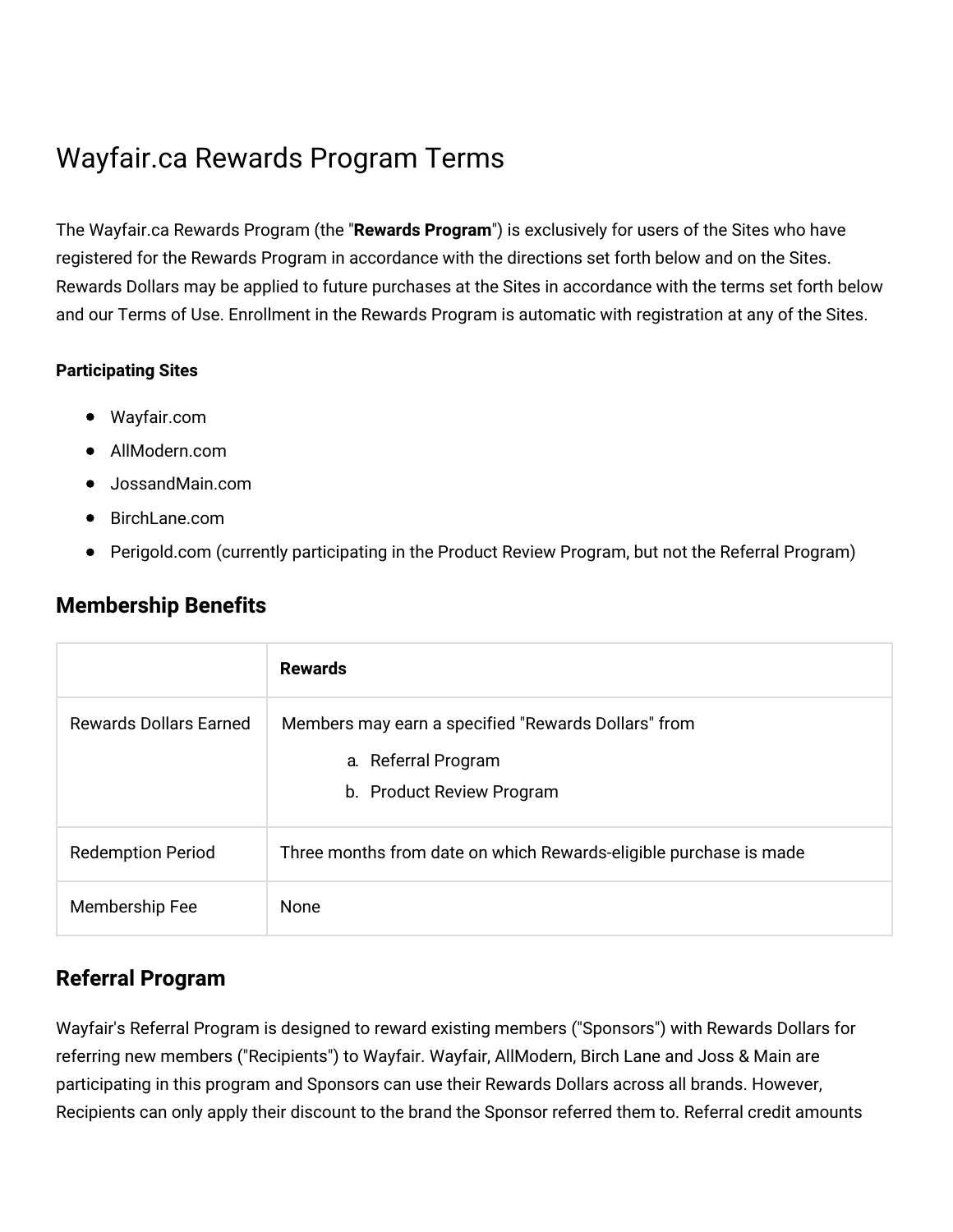may differ by site. Sponsors can refer as many friends as he or she would like, but will only receive Rewards Dollars for up to 10 successful referrals per month. If a Recipient's qualifying order is cancelled, Rewards Dollars will be voided. Previous purchases are not eligible for Rewards Dollars and Rewards Dollars cannot be applied retroactively. Invitations must be sent to individual recipients. Any attempt to distribute in bulk is grounds for immediate termination of the Sponsor's account and deactivation of their personal referral link. Distribution of Rewards bonuses is subject to moderation in cases of suspected fraud.

#### **Product Reviews Program**

Wayfair's Product Review Program is designed to reward existing members for writing product reviews on products purchased on Wayfair.com, AllModern.com, BirchLane.com, Joss & Main.com and Perigold.com. Members may be rewarded specified Rewards Dollars or may be offered other benefits for such reviews.

# **Redemption of Rewards Dollars**

Wayfair will post all earned Rewards Dollars on your account within a reasonable amount of time after the confirmed shipment of your qualifying purchase. Rewards Dollars can be only redeemed and applied as a credit against a purchase from one of our participating Sites. Rewards Dollars cannot be used to purchase gift cards, gift certificates, or manufacturer-excluded brands. Rewards Dollars are not redeemable for cash and cannot be returned for a cash refund, except to the extent required by law. Rewards Dollars will be automatically applied to your purchase at Checkout. If you do not wish to redeem Rewards Dollars at the time of purchase, select "Remove" at Checkout. Rewards Dollars may be combined with Wayfair promo codes, but not with any other Wayfair promotion, offer, or other discount. No credits or refunds will be issued for any reason after Rewards Dollars have been redeemed, including for unused Rewards Dollars, except as described in "Returns" below. Rewards Dollars can be used against product cost and shipping cost only. For orders with multiple items, Rewards Dollars will be applied across all items proportionally based on the dollar amount. Wayfair may apply other restrictions to or terminate the Reward Program at any time.

#### **Returns**

If you return an item that was purchased in whole or in part using Rewards Dollars, the return will be processed in accordance with Wayfair's return and exchange policy. If the return is accepted by Wayfair, the Rewards Dollars applicable to the returned item will be credited back to your account.

## **Rewards Dollars Balance**

You can check your Rewards Dollars balance at any time by logging in at "My Account". A valid email address and password are required to view the Rewards Dollars balance in your account. Wayfair is not liable for any failure, delay or error in crediting Rewards Dollars to an account. You are responsible for all activity occurring in or through your account, including the redemption of Rewards Dollars, whether or not the activity was